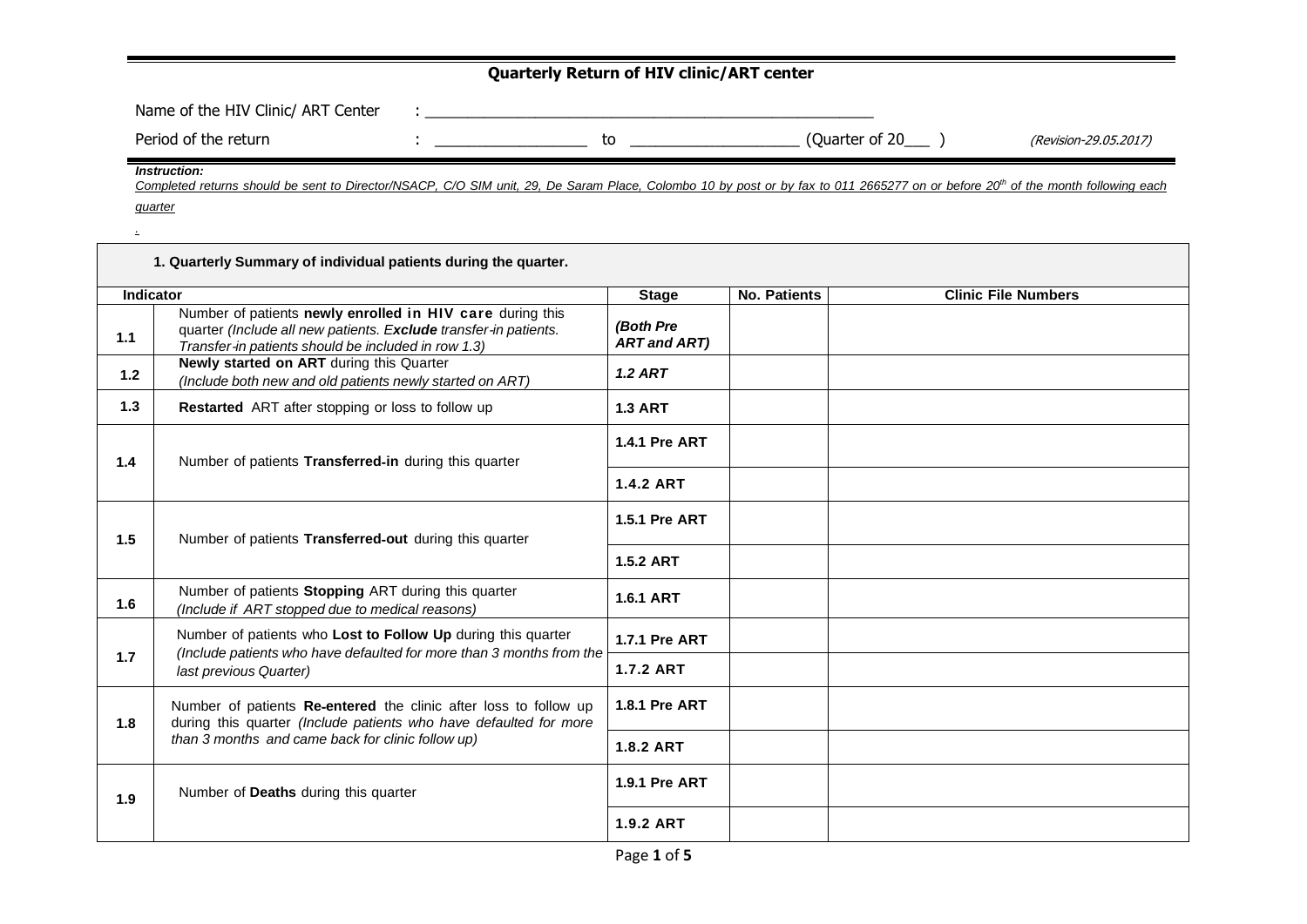**2. Details of opportunistic infections during this quarter** *(Include both Pre-ART and ART patients, source: patient record section 11, 7th column on OI, include both presumptive and confirmed cases)*

| <b>Opportunistic infection</b>                       | Number of<br>patients | <b>Opportunistic infection</b>            | <b>Number of patients</b> |
|------------------------------------------------------|-----------------------|-------------------------------------------|---------------------------|
| 2. 1. Newly diagnosed active TB (Both PTB and EPTB)  |                       | 2. 7. Cryptococcal Meningitis             |                           |
| 2. 2. Candidiasis (include only oral or oesophageal) |                       | 2. 8. Toxoplasmosis                       |                           |
| 2. 3. Chronic Diarrhoea                              |                       | 2. 9. CMV (any of the end organ diseases) |                           |
| 2. 4. Pneumocystis jiroveci pneumonia (PJP)          |                       | 2.10. Mycobacterium avium complex (MAC)   |                           |
| 2.5. Herpes Zoster                                   |                       | $2.11$ Other                              |                           |
| 2.6. Pneumonia                                       |                       | $2.12$ Other                              |                           |

| 3. PMTCT (source: From a separate register for PMTCT)                                                           |  | Age in years |       |
|-----------------------------------------------------------------------------------------------------------------|--|--------------|-------|
|                                                                                                                 |  | $25+$        | Total |
| 3.1 Number of HIV-positive pregnant women under care at the beginning of this quarter (3.6 of previous quarter) |  |              |       |
| 3.2 Number of new HIV-positive pregnant women enrolled during this quarter                                      |  |              |       |
| 3.2.1 Number of HIV-positive women who are already in HIV care who got pregnant during this quarter             |  |              |       |
| 3.2.2 Number of pregnant women newly identified with HIV during this quarter                                    |  |              |       |
| 3.3 Pregnancy outcome by the end of this quarter                                                                |  |              |       |
| 3.3.1 Number of normal vaginal deliveries                                                                       |  |              |       |
| 3.3.2 Number of cesarean sections                                                                               |  |              |       |
| 3.3.3 Number of other modes of deliveries                                                                       |  |              |       |
| 3.3.4 Total number of deliveries (3.3.1+3.3.2+3.3.3)                                                            |  |              |       |
| 3.3.5 Number of live births during this quarter                                                                 |  |              |       |
| 3.3.6 Number of fetal wastage during this quarter                                                               |  |              |       |
| 3.4 Number of infants who received an HIV Virological Test* within two months of birth during this quarter      |  |              |       |
| 3.5 Number of infants who had positive HIV Virological Tests* during this quarter                               |  |              |       |
| 3.6 Total number of pregnant women on ARV at the end of this quarter                                            |  |              |       |

(\* DNA or RNA PCR testing)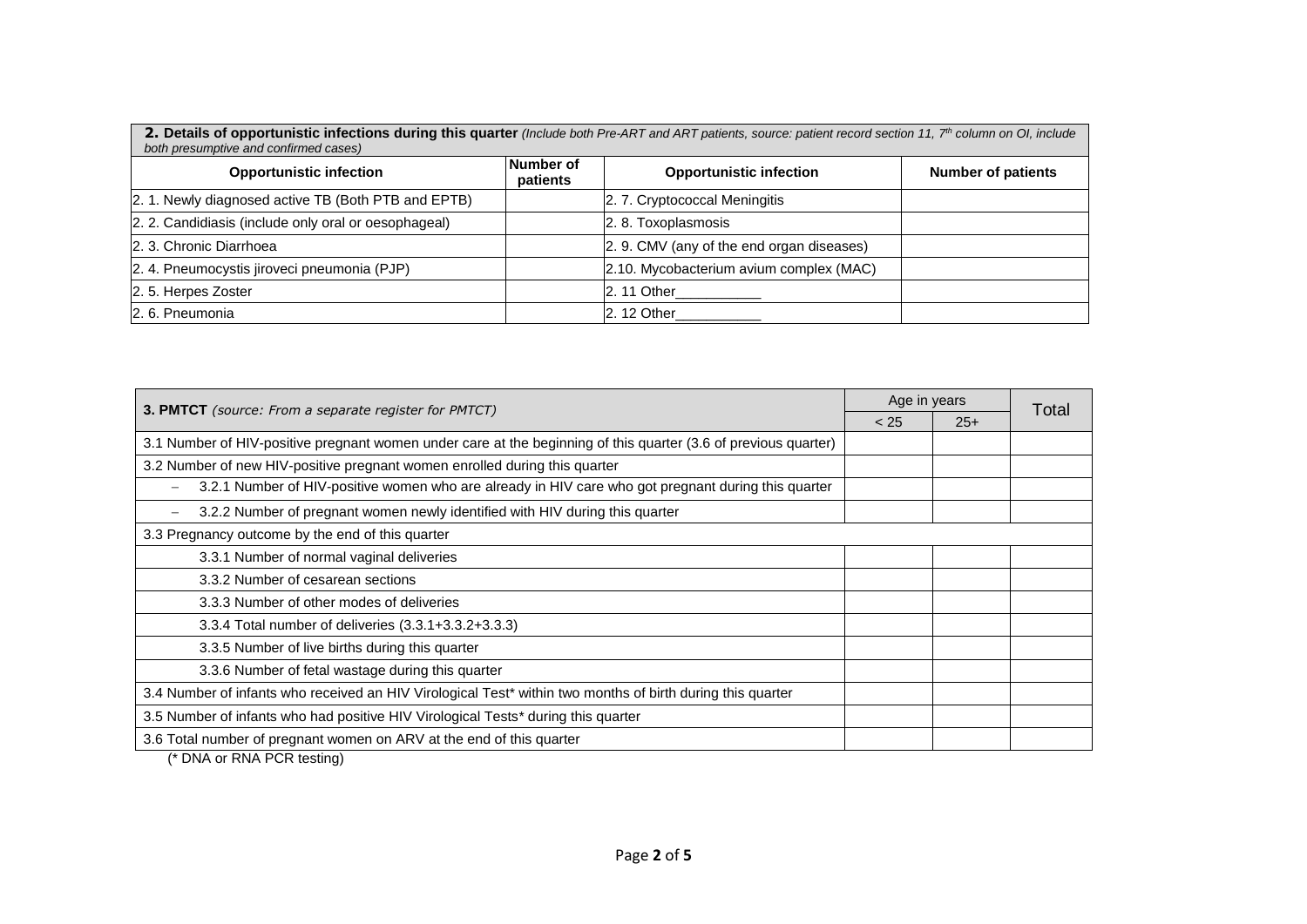| 4. TB/HIV Co-infection during this quarter                        |                                                                                                                                | Newly enrolled PLHIV |                |                    | Previously enrolled PLHIV |                              |        |                |        |
|-------------------------------------------------------------------|--------------------------------------------------------------------------------------------------------------------------------|----------------------|----------------|--------------------|---------------------------|------------------------------|--------|----------------|--------|
| (Sources: TB screening register, Patient record, Pre-ART and ART  |                                                                                                                                |                      |                | during the quarter |                           | attended during this quarter |        |                |        |
| registers)                                                        |                                                                                                                                |                      | Adults $(15+)$ |                    | Children $(<15)$          | Adults $(15+)$               |        | Children (<15) |        |
| Note:                                                             | 1. Transfer in patients to be considered as newly enrolled<br>2. If a PLHIV has both PTB and EPTB include only as Pulmonary TB | Male                 | Female         | Male               | Female                    | Male                         | Female | Male           | Female |
|                                                                   | 4.1 Number of patients on anti-TB treatment at the time of diagnosis of HIV                                                    |                      |                |                    |                           |                              |        |                |        |
| 4.2 Number of HIV positive patients having past history of TB     |                                                                                                                                |                      |                |                    |                           |                              |        |                |        |
|                                                                   | 4.3 Number of HIV positive patients symptomatically screened for TB during last visit                                          |                      |                |                    |                           |                              |        |                |        |
| 4.4 Number of HIV positive patients referred for TB screening     |                                                                                                                                |                      |                |                    |                           |                              |        |                |        |
|                                                                   | 3.4.1 Latent TB infection                                                                                                      |                      |                |                    |                           |                              |        |                |        |
|                                                                   | 3.4.2 Pulmonary TB (Sputum Smear +ve)                                                                                          |                      |                |                    |                           |                              |        |                |        |
| 4.5 Of them, (4.4) number of;                                     | 3.4.3 Pulmonary TB (Sputum Smear -ve)                                                                                          |                      |                |                    |                           |                              |        |                |        |
|                                                                   | 3.4.4 Extra Pulmonary TB                                                                                                       |                      |                |                    |                           |                              |        |                |        |
|                                                                   | 3.4.5 MDR/XDR or TDR TB                                                                                                        |                      |                |                    |                           |                              |        |                |        |
| 4.6 Number of patients on INAH prophylaxis therapy (IPT)          |                                                                                                                                |                      |                |                    |                           |                              |        |                |        |
| 4.7 Number of patients on co-trimoxazole preventive therapy (CPT) |                                                                                                                                |                      |                |                    |                           |                              |        |                |        |

| 5. HIV/ HBV and/or HCV co-infections during this quarter            |                                    | Newly enrolled PLHIV | during the quarter |        |                  | Previously enrolled PLHIV<br>attended during this quarter |      |          |  |
|---------------------------------------------------------------------|------------------------------------|----------------------|--------------------|--------|------------------|-----------------------------------------------------------|------|----------|--|
|                                                                     | Children $(<15)$<br>Adults $(15+)$ |                      | Adults $(15+)$     |        | Children $(<15)$ |                                                           |      |          |  |
|                                                                     | Male                               | Female               | Male               | Female | Male             | Female                                                    | Male | l Female |  |
| 5.1 Number tested for Hepatitis B by using HBsAg                    |                                    |                      |                    |        |                  |                                                           |      |          |  |
| 5.2 Number diagnosed with Hepatitis B acute or chronic infection    |                                    |                      |                    |        |                  |                                                           |      |          |  |
| 5.3 Number tested for Hepatitis C using anti HCV antibody testing   |                                    |                      |                    |        |                  |                                                           |      |          |  |
| 5.4 Number of diagnosed with acute or chronic Hepatitis C infection |                                    |                      |                    |        |                  |                                                           |      |          |  |

## **6. Details of Non communicable diseases and other sexually transmitted infections among PLHIV during this quarter**

| Non Communicable Disease                           | Number of<br>patients | <b>Other Sexually transmitted infections</b> | <b>Number of patients</b> |
|----------------------------------------------------|-----------------------|----------------------------------------------|---------------------------|
| 6.1 Diabetes Mellitus                              |                       | 6.10 Early syphilis                          |                           |
| 6.2 Dyslipidaemia which need medication            |                       | 6.11 Gonorrhoea                              |                           |
| 6.3 Ischaemic heart disease                        |                       | 6.12 Non-gonococcal infections               |                           |
| 6.4 Renal disease (eGFR <60 ml/min/m <sup>2</sup>  |                       | 6.13 Newly diagnosed HSV                     |                           |
| 6.5 Bone changes (Dexa scan moderate to severe)    |                       | 6.14 Newly diagnosed HPV                     |                           |
| 6.6 Malignancies                                   |                       | 6.15 Pap changes                             |                           |
| 6.7 Hypertension which need medication             |                       | 6.16 Other STIs                              |                           |
| 6.8 Blood dyscrasis (anemia, thrombocytopenia etc) |                       |                                              |                           |
| 6.9 Other                                          |                       |                                              |                           |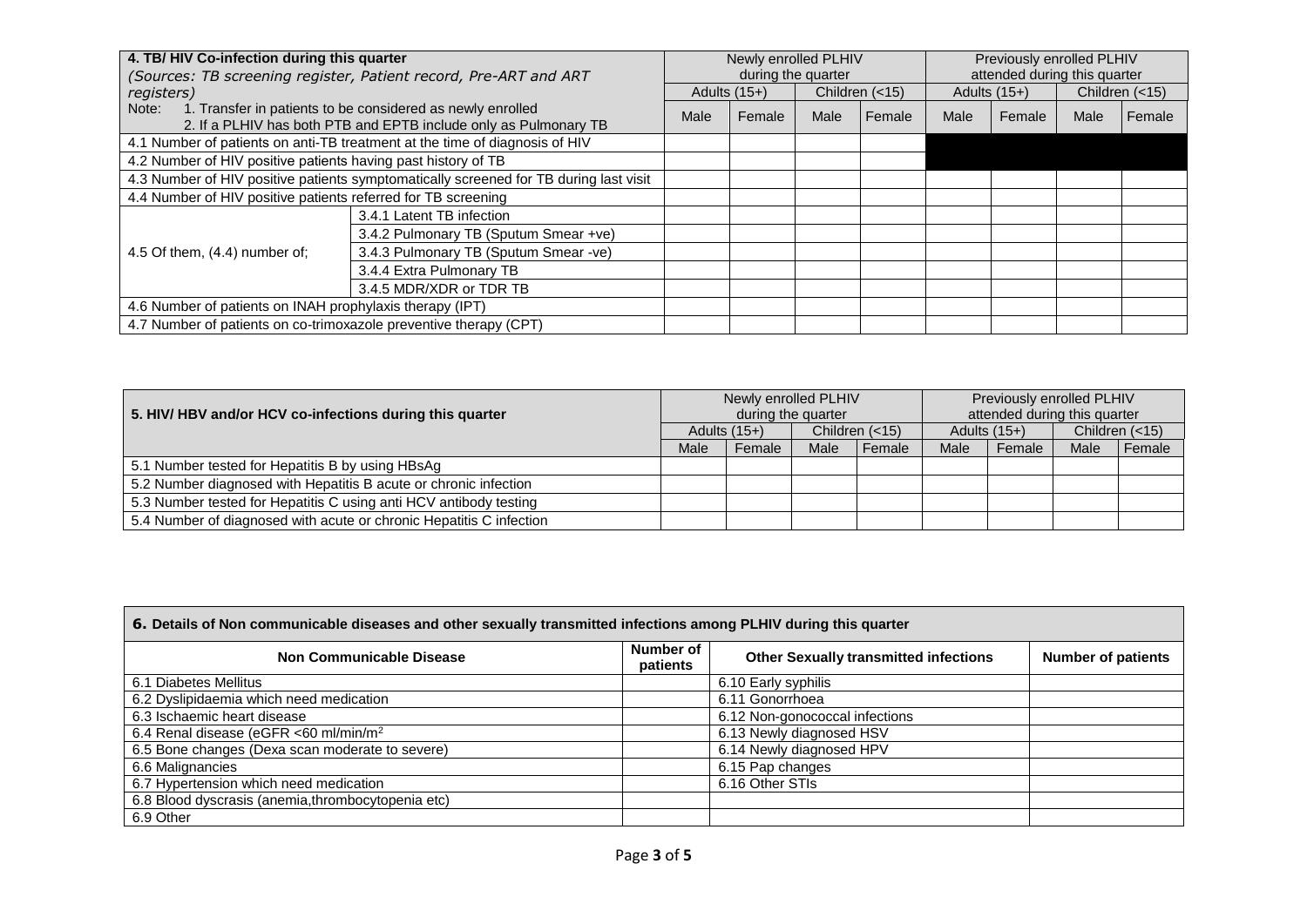| 7. HIV-1 Drug Resistance Testing among ART experienced patients           | <b>Number of patients</b> |
|---------------------------------------------------------------------------|---------------------------|
| 7.1 Number of samples sent for ARV resistance testing during this quarter |                           |
| 7.2 Number of reports received for resistance testing during this quarter |                           |
| 7.2.1 Resistance to at least one NRTI                                     |                           |
| 7.2.1 Resistance to at least one NNRTI                                    |                           |
| 7.2.1 Resistance to at least one PI                                       |                           |
| 7.2.1 Resistance to at least any other drug category                      |                           |

| 8. Details of Post Exposure Prophylaxis (PEP) services provided during this quarter |                        |  |  |  |
|-------------------------------------------------------------------------------------|------------------------|--|--|--|
| 8.1 Number of clients who attended for PEP services                                 |                        |  |  |  |
| 8.2 Of them (8.1) number started on PEP                                             |                        |  |  |  |
| 8.3 Of them (8.2) number                                                            |                        |  |  |  |
|                                                                                     | Stopped before 28 days |  |  |  |
|                                                                                     | Still on PEP           |  |  |  |
|                                                                                     | Defaulted              |  |  |  |
| 8.4 Number came for screening after 3 months                                        |                        |  |  |  |
| 8.5 Of them (8.4) number became positive for HIV                                    |                        |  |  |  |